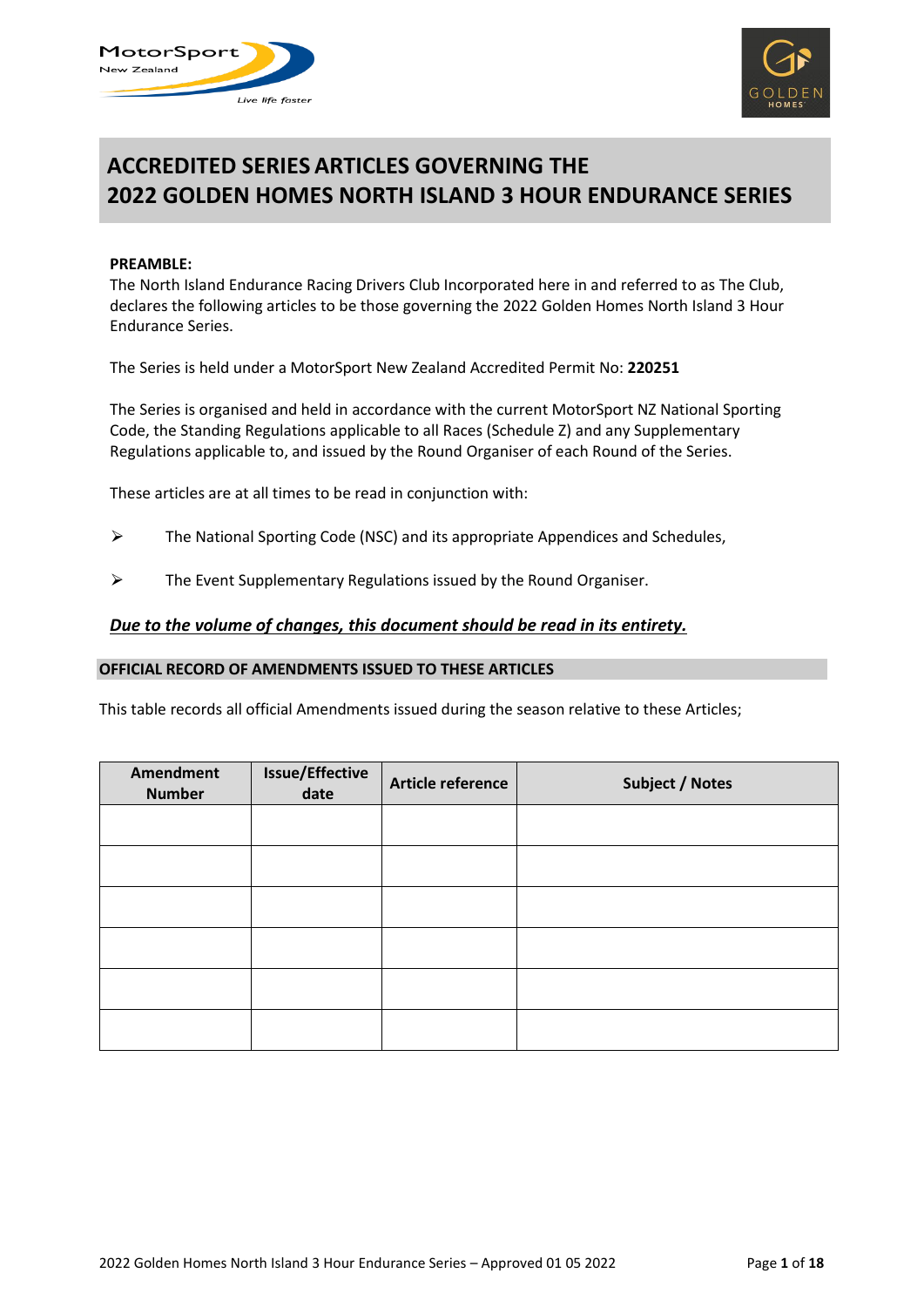# **1. INTERPRETATION:**

In these Articles, the definition of terms used within this Schedule shall be referenced from the National Sporting Code, and as detailed below:

**"The Club"** or "NIERDC" means the North Island Endurance Racing Drivers Club Inc; and

**"Driver Assistant"** means a member of the 'Pit Stop Crew' (as outlined in Article 11 of these Accredited Series Articles) who assists with each Driver Change that takes place. Assistance includes but is not limited to disconnecting/connecting/adjusting belts, seat, pedal box, steering wheel, helmet, radio, drink bottle and window nets; and

**"Elite-Level Driver"** means a driver whose performances and achievements is considered by The Club (using The Club's "Driver Classification Process" which is [available here\)](https://nierdc.files.wordpress.com/2022/03/nierdc-elite-drivers-list-2022-1.pdf), at their sole discretion, to be a highly skilled racing driver, driver status to be reviewed prior to the commencement of each season; and

**"National Sporting Code"** or **"NSC"** means the National Sporting Code issued by MotorSport NZ from time to time; and

**"Permitted Work"** means refuelling, changing wheels, driver change, minor repairs and maintenance. It must be work which can be completed in Pit Lane within a maximum of 5 minutes. Major works such as replacing the cooling system/engine/driveline/suspension components must be completed in the pit garage; and

**"Pit Bay"** means, as applicable to the circuit, a pit garage or other area adjacent to the pit-lane allocated as the Pit Bay for each Vehicle; and

**"Pit Bay Control Line"** means, as applicable to the circuit, the line delineating the border of the pitlane "slow lane" closest to the Pit Bays painted or marked on the pitlane or if there is no line painted or marked, an imaginary line 2 metres across the front of each Pit Bay. No work is to be conducted on the car or by any personnel located in this area or on the line itself; and

**"Round"** means each Meeting and/or Event and the results of which qualify for points in the Series; and

**"Round Organiser"** means Speed Works Motorsport Club Inc; and

**"The Series"** means the 2022 Golden Homes North Island 3 Hour Endurance Series; and

# **2. OBJECTIVE:**

To promote and foster endurance racing by providing entrants and drivers with a well promoted series, with enjoyable and relaxed competition in the spirit of endurance racing.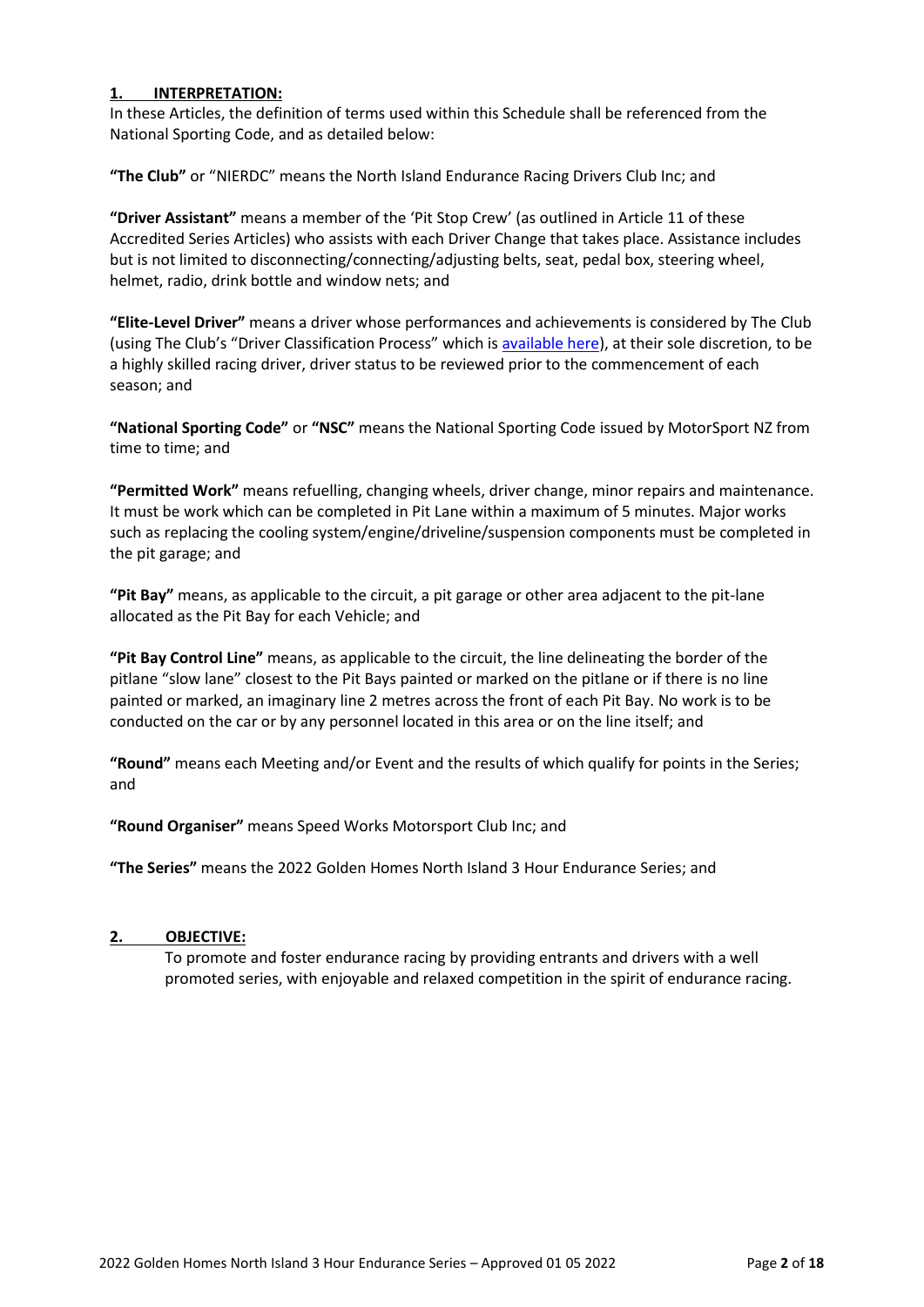# **3. ELIGIBILITY:**

# **3.1 DRIVER ELIGIBILITY:**

**3.1.1** All Drivers shall hold a C1 Grade Competition Licence or higher and where the Entrant is other than the Driver, an Entrant's Licence is required in the name of the Entrant.

**Note***: Under the provisions of the Trans-Tasman Visa Agreement between Motorsport Australia and MotorSport New Zealand Inc, Australian competitors holding both Motorsport Australia General Competition Licences and Tasman Visas may enter any of the NZ Race Series and be eligible for awards.*

- **3.1.2** All drivers and entrants shall be financial members of The Club.
- **3.1.3** There shall be a minimum of two (2) Drivers and a maximum of three (3) Drivers shall be nominated to drive each Vehicle at each Round of the Series and will be known as the 'Driving Team'.
	- **(1)** For a team with two(2) drivers, each Driver shall drive for a minimum of 70 minutes and maximum of 110 minutes, (combined time) at each 3 Hour Race of the Series.
	- **(2)** For a team with three (3) drivers, each Driver shall drive for a minimum of 45 minutes and maximum of 90 minutes (combined time) at each 3 Hour Race of the Series.
	- **(3)** The driving time is considered to finish when the vehicle crosses the speed restriction line at the pit entry lane.
- **3.1.4** Elite Level Drivers, as defined by The Club, are permitted to compete however only one(1) Elite-Level driver is permitted per Driving Team at each Round of the Series.
- **3.1.5** A Driver may only be entered to drive in one(1) vehicle only in the Three Hour Race at any Round of the Series. No 'cross entries' are authorised.

# **3.2 VEHICLE ELIGIBILITY:**

- **3.2.1** Eligible Vehicles are; 'Closed' Saloons, Closed GT variants and Closed Sports Cars, all of Series Production manufacture with total monocoque construction.
- **3.2.2** Specifically excluded from this Series are:
	- 'Open' Sports Cars, or
	- any Le Mans Prototype(LMP) (eg: LMP1, 2 or 3), or
	- any Daytona Prototype or similar Vehicle, or
	- Any other cars not accepted for entry by the Club.
- **3.2.3 Competing Classes** will be determined by engine capacity as follows:
	- **(a) Class 1:** For cars constructed as FIA GT3 specification (post 2007), any CoTF spec Australian V8 Supercar or any other car, at the sole discretion of the Club.
		- **(i)** The minimum Class 1 vehicle weight is 1250kgs (not including driver).
	- **(b) Class 2:** Any Porsche 997 or 991 Cup Car, any Ferrari Challenge car (488 spec or earlier), any pre-CoTF Australian V8 Supercar, any pre 2007 FIA GT3 car, any Australian MARC car, any eligible space-framed car or any other car at the sole discretion of the Club.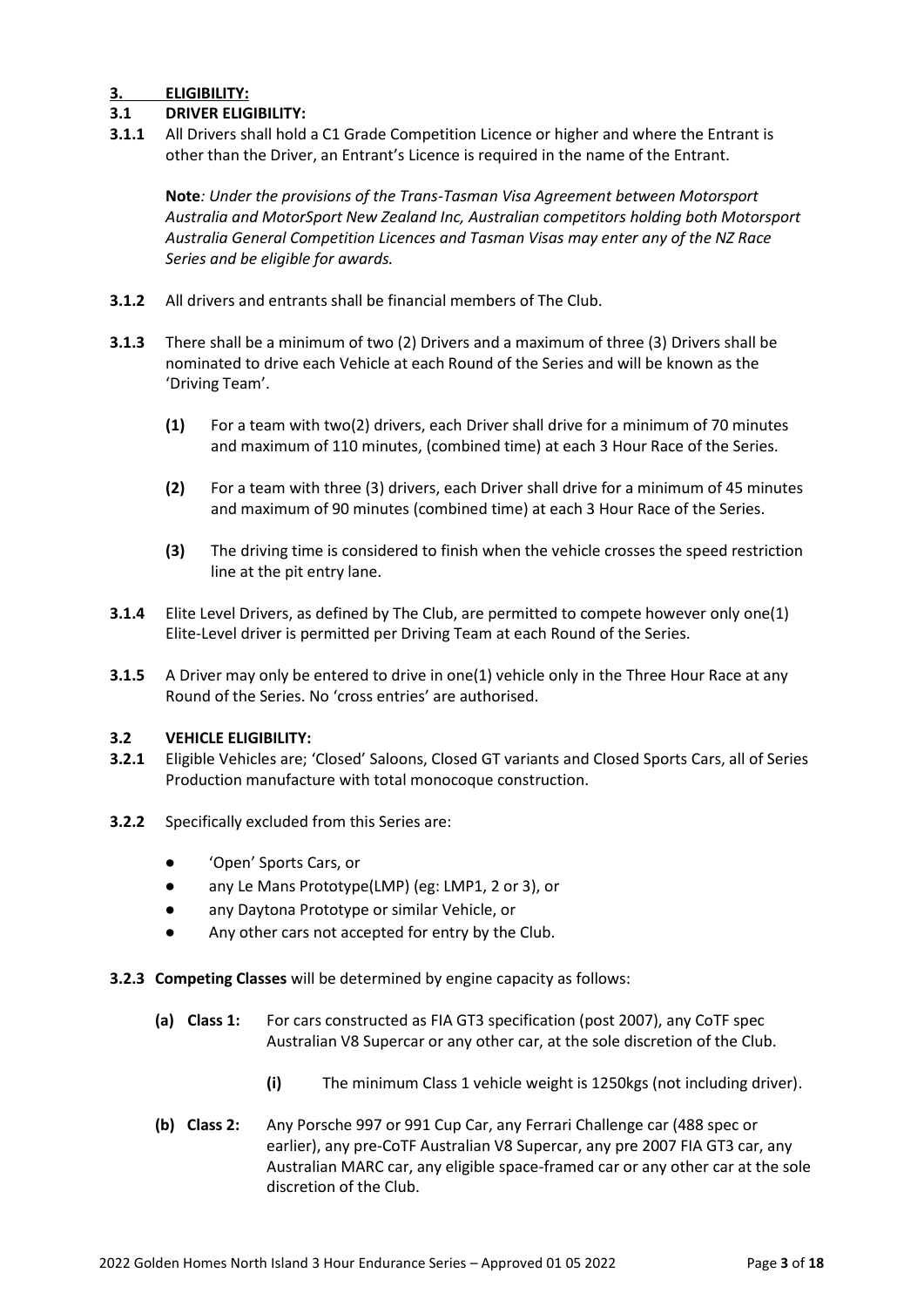- **(c) Class 3:** 3501cc+ or any FIA GT4 car (excluding cars that fit into Class 1 & 2 above)
- **(d) Class 4:** 2001 to 3500cc (excluding cars that fit into Class 1, 2 or 3 above)
- **(e) Class 5:** up to 2000cc

**Note:** *Engine capacity equivalence factors will be applied as follows:*

- *Forced induction x1.7*
- *Rotary engine x1.8*
- *Diesel forced induction x1.5*
- **3.2.4** The Club reserves the right to:
	- **(a)** invite any other Vehicle(s) to compete, in addition to those listed in Article 3.2.3 above.
	- **(b)** decline any entry or any Vehicle(s) into the Series, in accordance with the provisions of NSC21 and Article 5.1.1 below.
	- **(c)** amalgamate or reorganise the class structure if insufficient entries are received for any one class prior to the first round of the Series.
- **3.2.5** All Vehicles shall comply with Appendix Two, Schedule A Driver and Vehicle Safety as detailed in the current edition of the MotorSport Manual.
- **3.2.6** A safety cage is mandatory for all Vehicles competing in the Series. All safety cages shall be homologated by MotorSport NZ and/or FIA approved ACN, with the homologation certificate contained in the Vehicle's logbook. For Vehicles which do not permanently reside in New Zealand, please refer to Schedule A, Part 1 – Article 1.2(3).
- **3.2.7** All Vehicles must have both left and right hand external mirrors fitted at the start of the race, in addition to the rear view mirror as prescribed in Appendix Two, Schedule A. A rear-view camera may be used in place of the internal rear-view mirror.
- **3.2.8** All Vehicles with two(2) drivers must have the equivalent of a Hella 83mm light part number 2XD 959 011-652 which can be easily seen when powered on from the front of the Vehicle which will signify that Driver 2 as specified on the Round Entry form is in the competing Vehicle. A light with more light output is also acceptable.
- **3.2.9** Carbon brakes are not allowed on any competing vehicle. This does not include 'Original Equipment Manufacturer' (OEM) carbon ceramic brakes which are allowed.
- **3.2.10** Any vehicle may be subject to balance of performance restrictions decided by The Club's Technical Committee. These may include but are not limited to; air intake restrictions, weight addition's and ride height restrictions.
- **3.2.11 Fuel:** The only fuels authorised for use in competing Vehicles at any Round of this Series is as per Appendix Two, Schedule A, Part 1 – Article 3.9.
- **3.2.12** All Competitors / Entrants as a condition of entry shall agree to submit their Vehicle for eligibility / safety scrutineering inspections as and when required by the appointed Series Scrutineer/s, and/or a MotorSport NZ licensed Technical Officer. Any costs incurred during disassembly of components shall be met and accepted by the Competitor / Entrant.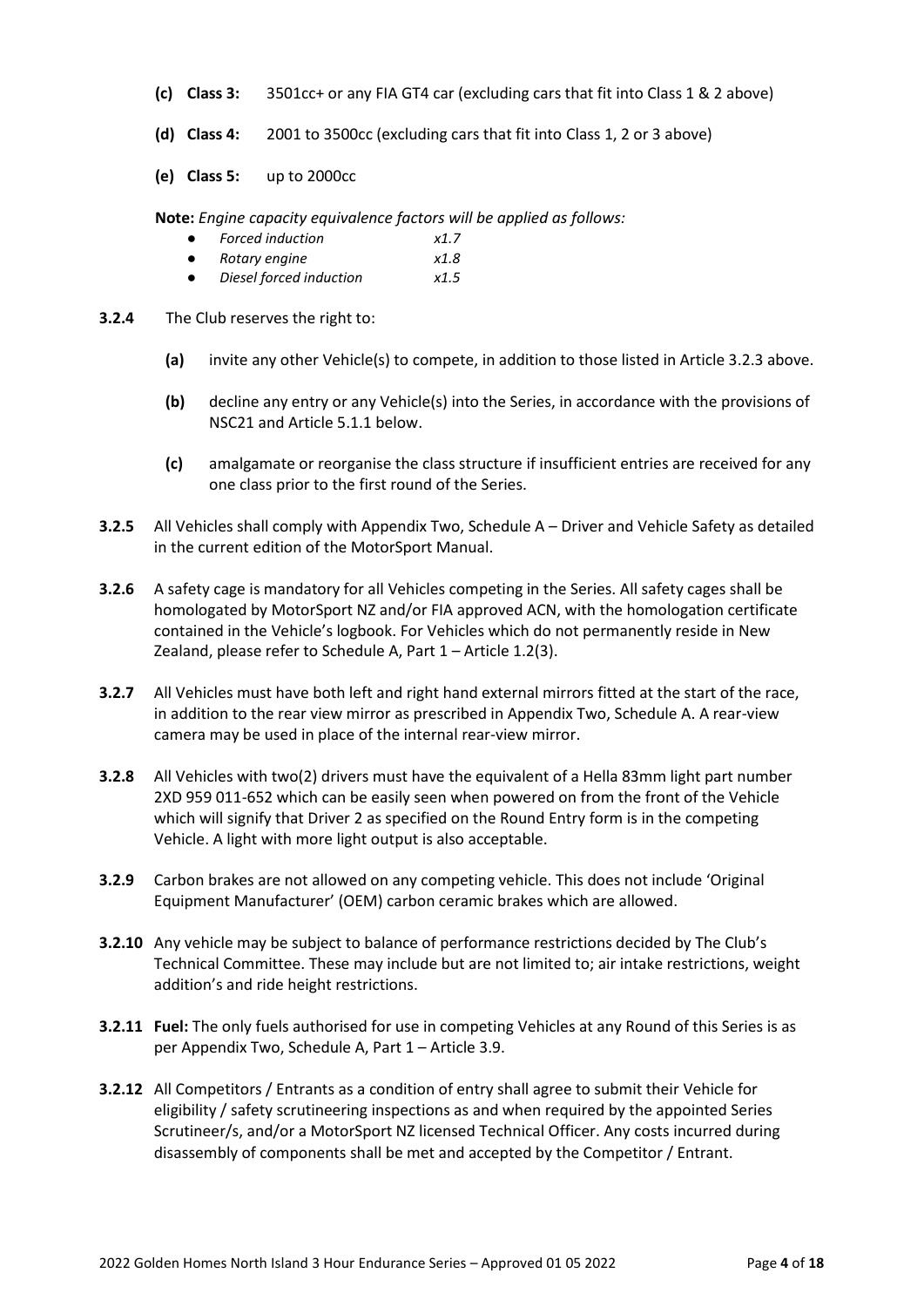# **4. SERIES PERSONNEL:**

**4.1** At each Round of the Series the following personnel or their approved assistant/s shall have the responsibilities and authorities as set out:

| 4.1.1 | <b>North Island Endurance Series Coordinator:</b> | Gary Lathrope        |
|-------|---------------------------------------------------|----------------------|
|       | <b>Mobile Phone No:</b>                           | 027 452 2991         |
|       | Email:                                            | gary@gr8events.co.nz |

Who shall have the duties and authority of a Series Coordinator as set out in the National Sporting Code and who is responsible for and authorised on the Club's behalf to:

- **(a)** Deal with all administrative matters pertaining to the Series, and
- **(b)** Record and publish all Series points schedules, and
- **(c)** Liaise with the Round Organiser on all matters pertaining to these Articles, and
- **(d)** Ensure correct placement of decals on Vehicles contesting the Series

The Series Coordinator may appoint a Series Secretary and/or assistant(s) to assist with administrative duties in connection with the Series.

| 4.1.2 | <b>North Island Endurance Series Secretary:</b> | Rachael Murray          |
|-------|-------------------------------------------------|-------------------------|
|       | <b>Mobile Phone No:</b>                         | 021 999 664             |
|       | Email:                                          | rachael@gr8events.co.nz |

#### **4.1.3 North Island Endurance Series Scrutineer:**

| <b>Series Scrutineer:</b> | <b>TBA</b> |
|---------------------------|------------|
| <b>Phone No:</b>          | <b>TBA</b> |
| Email:                    | <b>TBA</b> |

Who shall have the authority of a Series Scrutineer set out in the National Sporting Code and who is responsible for and authorised on The Club's behalf to:

- **(a)** Deal with all technical matters pertaining to the Series; and
- **(b)** Affix official seals, as and when deemed appropriate; and
- **(c)** Inspect any competing Vehicle within the Series in order to ascertain compliance with the technical regulations; and
- **(d)** Assist competitors with technical enquiries relative to the technical regulations applicable to their Vehicle; and
- **(e)** To report, to the Series Coordinator, any instances where a breach of the technical regulations has been proven.

**Note:** *The Series Scrutineer may appoint an assistant/s to assist with technical duties in connection with the Series.*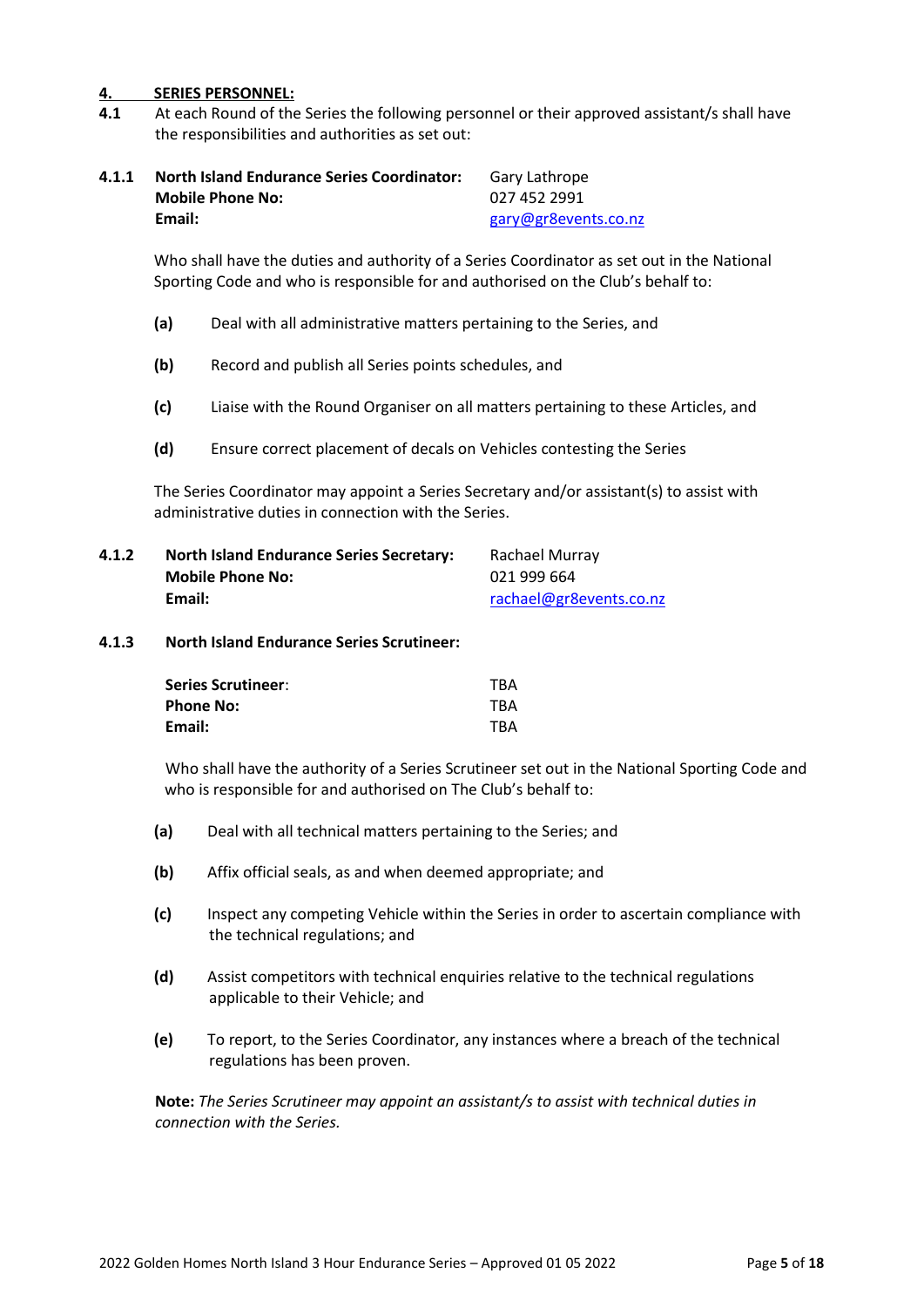# **5. SERIES ENTRY:**

- **5.1** Entry into the Series shall be made on the Series Entry Form and submitted to the Series Secretary for acceptance. Application Forms for Club Membership and Series Entry are available from the Series Secretary.
- **5.1.1** The Series reserves the right to accept or decline entries into the series as per NSC 21.
- **5.2** By entering the Series, the Competitor / Entrant:
	- **(1)** Are deemed to be in acceptance of these Articles as they are presented, and
	- **(2)** Agree to comply with these Articles and those of the National Sporting Code, and
	- **(3)** Shall be at all times responsible for the presentation of their competing Vehicle with respect to safety requirements under Schedule A, and eligibility requirements under these Articles.
- **5.3** The Club reserves the right to cancel any Round of the Series if less than thirty(30) entries are received, without affecting in any way its power to award any title.
- **5.4** Should entries received for each Round be in excess of the maximum number of starters permitted under either the Circuit licence, or maximum number of permitted starters as determined by the Round Organiser, entry acceptance will be applied as follows:
	- **(1)** To those Competitors who are competing in all Rounds of the 2022 Golden Homes North Island 3 Hour Endurance Series, determined by those who have pre-entered all Rounds prior to the close of normal entries, followed by,
	- **(2)** The balance of entries, accepted on a '1st come 1st served' basis with any overflow to be placed on a 'reserve list' in order of the entries received.
- **5.5** The Club will assign competition numbers to all Competitors in the Series which will be advised on the acceptance of membership. Numbers '1' '2' and '3' will be assigned (in that order) to last season's Series  $1<sup>st</sup>$ ,  $2<sup>nd</sup>$  and  $3<sup>rd</sup>$  overall placed.

# **6. SERIES STRUCTURE:**

**6.1** The Series shall comprise of the following Rounds:

| Round | Date            | <b>Venue</b>                        | <b>Round Organiser</b>          |
|-------|-----------------|-------------------------------------|---------------------------------|
|       | 7-8 May 2022    | Pukekohe Park Raceway               | Speed Works Motorsport Club Inc |
|       | 27-28 May 2022  | Taupo International Motorsport Park | Speed Works Motorsport Club Inc |
|       | 17-18 June 2022 | Hampton Downs Motorsport Park       | Speed Works Motorsport Club Inc |

- **6.1.2** The Organiser / The Club reserves the right to either cancel or amend any Rounds of the Series due to force majeure without affecting in any way its power to award any title.
- **6.1.3** The Organiser / Club reserves the right to combine the 2022 Golden Homes 3 Hour Endurance Series Race with the 2022 Golden Home 1 Hour Endurance Series Race and/or 2022 Golden Homes 2 Hour Endurance Series Race if entry numbers are not sufficient. In this case, this will be notified in either Supplementary Regulations Part Two, or via an Official Bulletin, alongside any specific race procedures.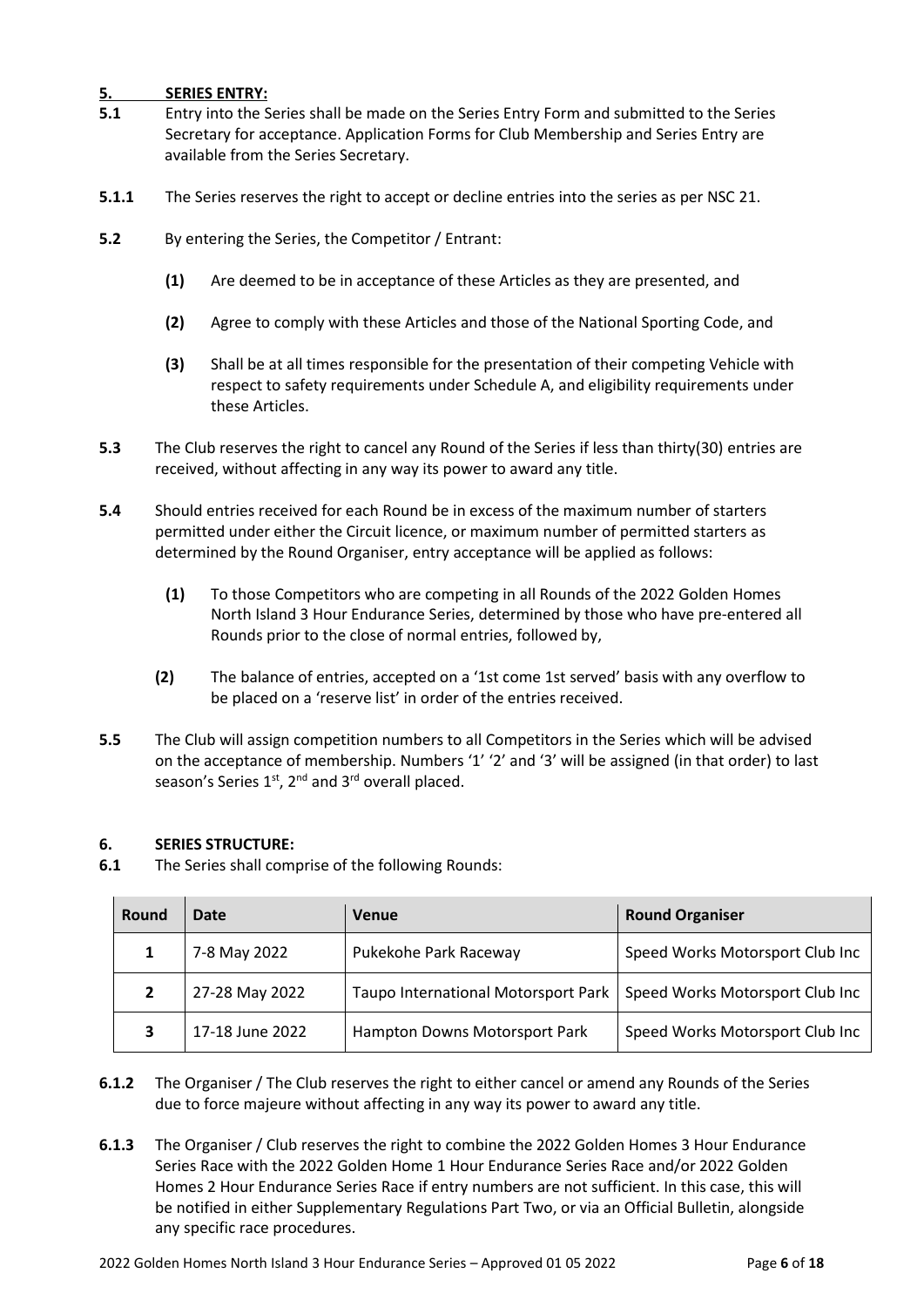# **7. ROUND FORMAT:**

- **7.1 Practice and Qualifying Sessions:** There shall be a minimum of one(1) Practice session and one(1) Qualifying session, each of a minimum of twenty(20) minutes duration.
- **7.1.1** All drivers shall participate in at least one(1) of the Practice and/or Qualifying Sessions.
- **7.2 Races:** there shall be one(1) Race of one hundred and eighty (180) minutes duration.
- **7.3 Starting Positions:** The starting grid positions shall be determined from the fastest Qualifying times achieved by each competing Vehicle, fastest Vehicle to the front.
	- **(a)** Any driver can start the Race however the grid position will be determined by the Practice or Qualifying time set by the driver that is starting the Race.
	- **(b)** Failure of Drivers to compete in the Practice or Qualifying session will result in the Vehicle being required to start behind the last qualified car within the class entered or in a grid position deemed appropriate by the Clerk of the Course.
		- **(i)** If more than one Vehicle is affected by the provisions of Article 7.3.1 (b). the starting position of those Vehicles will be determined by the fastest time achieved in the Practice session.
- **7.3.2** The Clerk of the Course may, at their discretion, use the times from the Practice session to adjust grid positions if deemed necessary, for the purpose of safety.
- **7.4 Starting Procedures:** The start of the Race will be by "Rolling Start" in a 2x2 formation in accordance with Schedule Z – Article 8.3.

# **7.5 Safety Car Procedures:**

- **(1)** If the Safety Car has been deployed it will attempt to pick up the highest placed Vehicle on the circuit at the time of deployment. No further repositioning of vehicles shall occur. If the highest placed Vehicle on the circuit subsequently pits, then the remaining vehicles shall continue in the order they are lined up behind the Safety Car.
- **(2)** The Safety Car shall be used at least until the majority of the field, as determined by the Clerk of the Course are lined up behind it.
- **(3)** Racing will recommence when the start signal (a green light or flag) is displayed. Once displaying Drivers can pass at any point on the circuit. Once the start signal has been given all flag points will simultaneously display the green signal for approximately ten(10) seconds.
- **7.6 Finishing Procedure:** The last lap board will be shown to the lead Vehicle after 2 hours 59 minutes of elapsed race time. The end of the Race signal will be displayed to the leading Vehicle following completion of the last lap.
- **7.7 Race Winner:** For each Race, the Race winner will be the Driving Team whose vehicle has completed the most laps and crossed the line first in the allocated time. To be classed as a finisher, an entrant's Vehicle must cross the finish line under its own power on the race track itself (not pitlane). Refer to Schedule Z, Article 15.3.
- **7.8** During a red flag situation no Vehicle may be worked on in pit lane or Parc Fermé. Any Vehicle removed from pit lane must be removed to Parc Fermé, unless withdrawing from the race. The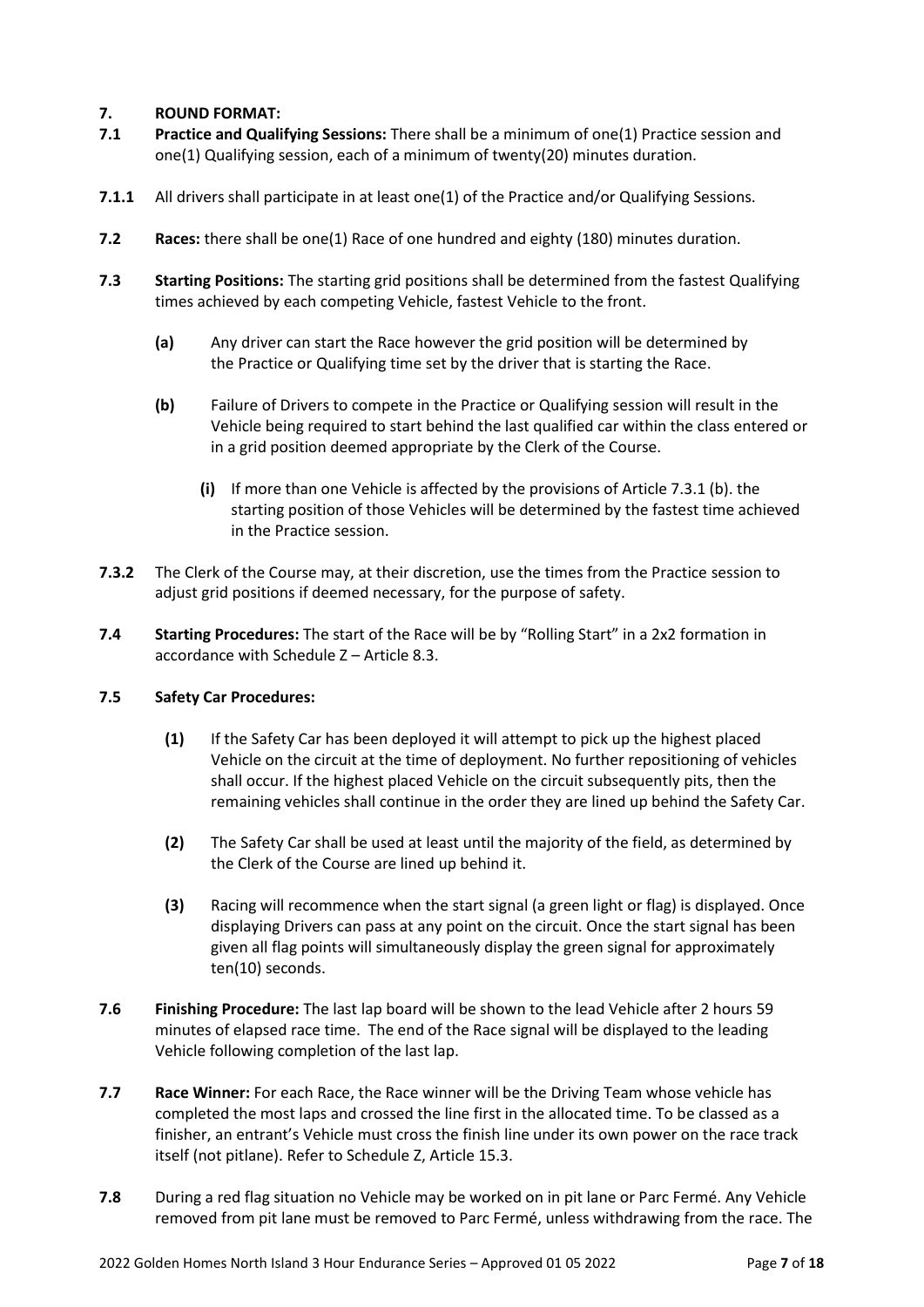only Vehicles able to be worked on are those already in pit lane and the pit paddock when the red flag was first displayed.

**7.10** At all Rounds, the Clerk of the Course and/or the Stewards of the Meeting, reserves the right to shorten and / or cancel any practice / qualifying sessions and / or Races in the case of Force Majeure and a race result may still be awarded.

# **8. PIT GARAGE CONDITIONS AND TYRE WARMING:**

- **8.1** Any competitor is able to decorate their pit garage. No alteration requiring drilling, welding or modifications to the pit garage is permitted.
- **8.2** Any decoration of the installations and the floor should only be of a temporary nature. The fitting of carpeting or any other decoration is allowed if it is done using non-flammable materials.
- **8.3** Folding brackets, flexible supports for air, fuel or lighting must:
	- **(a)** Not extend beyond the outer limit of the "working lane"
	- **(b)** Be situated at least 2 metres above the ground.
- **8.4** Air bottles must be firmly attached or anchored once their protective lid is removed. Protection around the valves and regulator must be permanently in place. The conformity of the installations of the air bottles may be checked at any moment.

# **8.5 Equipment for warming the tyres:**

- **8.5.1** Non-electrical (combustion heated) tyre warming tents are allowed but must be in the open area immediately behind the pits , and a fire extinguisher must be permanently on hand close to the equipment when it is operating.
- **8.5.2** Electric tyre warmers may be used inside or outside the rear of the garage. The tyres in their warmers must be placed so as to still allow easy access to the rear door of the garage in case of emergency. A fire extinguisher suitable for electrical fires must be on hand close to the electrical equipment at all times when in operation.

# **9. PIT BAYS & PIT LANE CONDITIONS:**

- **9.1** No work is to be conducted on any vehicle or by any personnel unless they are located in the "working lane" or the Pit Garage.
- **9.2** The organisers may allocate a Pit Bay to more than one Vehicle.
- **9.3** Unless a team is sharing another team's fuel rig, each Vehicle may only make pit stops in the pit lane in front of the Pit Bay allocated to the Vehicle by the Organisers.
- **9.4** A Vehicle that stops in Pit Lane that cannot reach its Pit Bay under its own power may be pushed to its Pit Bay by the nominated pit stop personnel as outlined in Article 11.1.
- **9.5** A Vehicle that overshoots its Pit Bay may stop in the Pit Lane but may not select reverse gear and must be pushed back to its Pit Bay.
- **9.6** Any person may push a vehicle in Pit Lane, except the driver who has come in for the Pit Stop.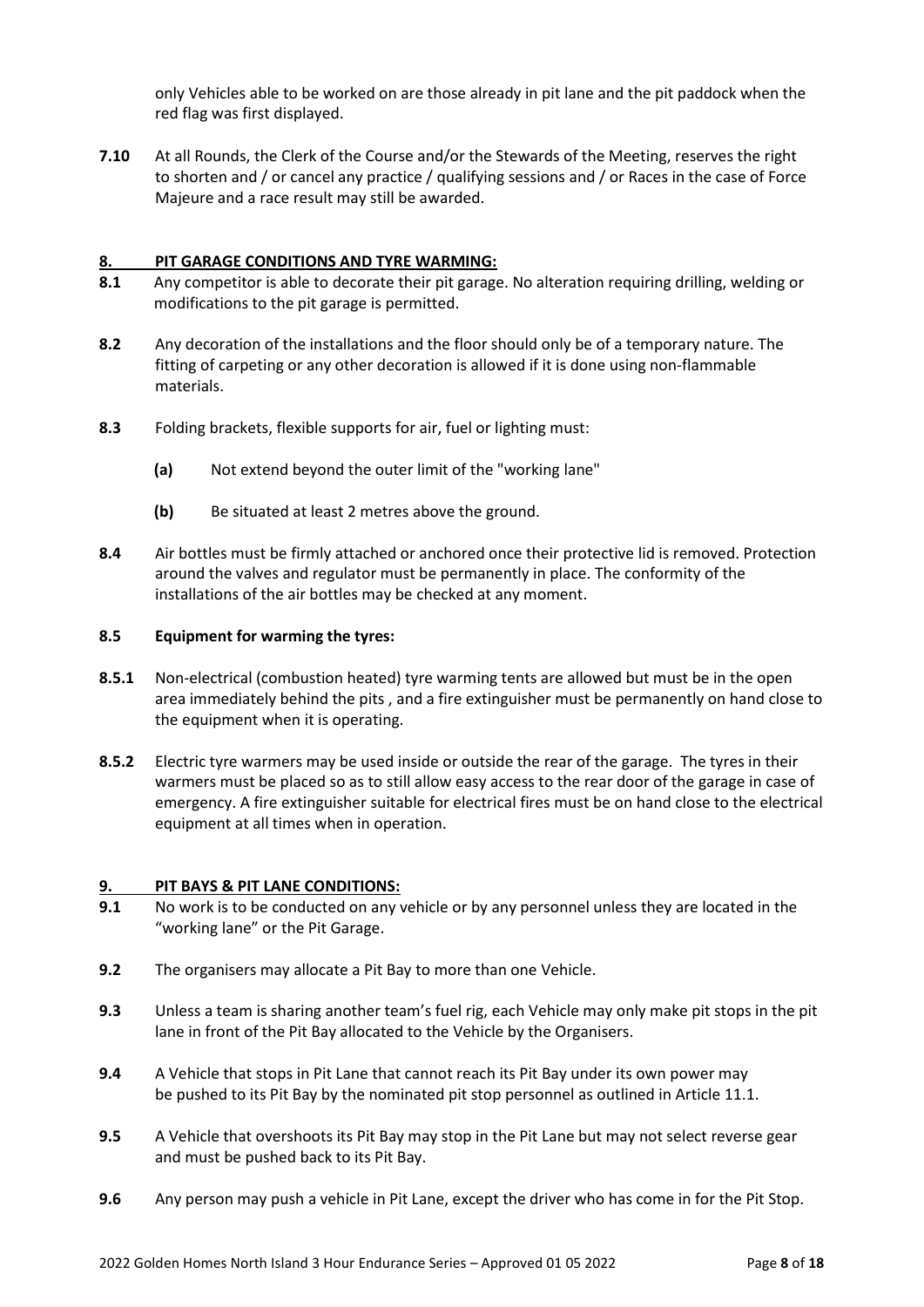# **10. PIT STOP GENERAL**

- **10.1** In all pit stops, the Vehicle must be stationary before the pitstop procedure commences and fuelling must be completed before other work commences. All work must be completed, and all tools, wheels and personnel must be behind the pit bay control line before the vehicle is released. The driver change can happen at any phase.
- **10.2** Rotary booms are prohibited. This is where a boom has a spike or wheel gun line with a swivel fitting in the boom.
- **10.3** It is compulsory to use solid incompressible components capable of supporting the vehicle in the event of a failure of jacking equipment. The components must be placed under the vehicle at all times when any person is working on the vehicle in a manner that involves any part of their body (other than hands and forearms) being under part of the vehicle. Specifically excluded from this rule are standard wheel changing operations.

# **11. PIT STOP PERSONNEL**

**Note:** *All competitors, entrants and team's pit crew are to be familiar with the* Code of Practice for Motorsport Fuel – Storage and Handling*, which may be viewed on the MSNZ website.*

- **11.1** Each team is authorised a maximum of nine(9) pit crew members who must sign the pit stop crew indemnity form and are the only team personnel allowed to cross the "pit bay control line" in pit lane, subject to the specific pit stop rules. Pit Stop Personnel may include the Dedicated Vehicle Controller, Dedicated Fire Marshall, Dedicated Driver Assistant, Deadman valve operator, wheel changing crew, and fuelling crew.
- **11.2** No team may have more than three(3) pit crew over the pit bay control line to carry out Permitted Work on the vehicle at any time. This includes any pit crew extremities. This does not include the Dedicated Vehicle Controller, Dedicated Fire Marshall, Dedicated Driver Assistant and the Deadman Valve Operator. The only exception to this rule is vehicles with multi stud wheels, see Article 15.4(b).
- **11.3** All pitstop personnel for the duration of each pitstop must wear approved safety apparel as set out below:
	- **(1)** Overalls\*, socks, shoes, gloves and a balaclava complying with the standards set out in Appendix Two, Schedule A, Part One, Part A or B of Chart (1) in Article 4.3(1), minimum of Level B of the MSNZ National Sporting Code.

\*Alternatively, overalls complying with Appendix Two, Schedule A, Part One, Article 4.3(1), Chart (1), Level C of the MSNZ National Sporting Code may be worn but must be worn in conjunction with long sleeve underwear complying with the standards set out in Appendix Two, Schedule A, Part One, Article 4.3(1), Chart (1), minimum of Level B of the MSNZ National Sporting Code.

- **(2)** The Refuelling Crew, Dedicated Fire Marshal and Deadman Valve Operator must also wear safety goggles and approved shoes complying with Appendix Two, Schedule A, Part One, Article 4.3(1), minimum of Level B of the MSNZ National Sporting Code.
- **11.4 Dedicated Vehicle Controller:** Is optional, if there is a Dedicated Vehicle Controller, they must stand in front of the Vehicle, in clear view of the driver at all times. The Dedicated Vehicle Controller may be in a position in Pit Lane to assume control of the vehicle one(1) lap before the vehicle crosses the Control Line at Pit Entry. The Dedicated Vehicle Controller is responsible for the safe release of the vehicle into pit lane after the completion of all pitstop duties. The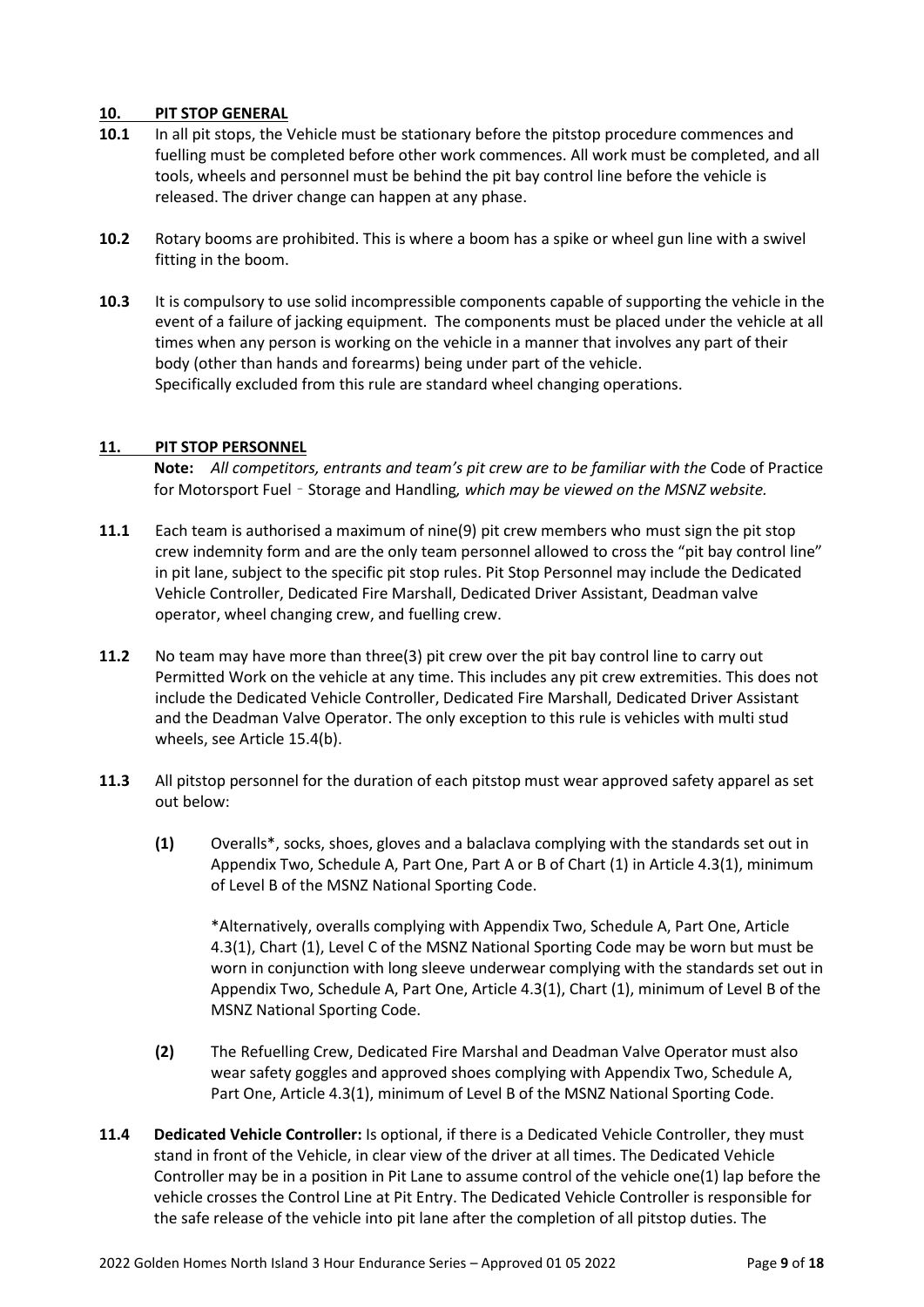Dedicated Vehicle Controller must not touch the vehicle unless pushing it and must stay in a visible position to the driver at all times.

- **11.5 Dedicated Driver Assistant:** Can assist with each Driver Change that takes place. Assistance includes but is not limited to disconnecting/connecting/adjusting belts, seat, pedal box, steering wheel, helmet, radio, drink bottle and window nets. This person must only assist the driver and will not be included in the three(3) pit stop crew allowed across the pit bay control line as outlined in Article 11.2.
- **11.6 Dedicated Fire Marshall:** Each team must for the duration of each pit stop, whether it includes refuelling or not, must deploy a Dedicated Fire Marshal to their pit bay. The Dedicated Fire Marshal may not take part in any refuelling or work and may only cross the Pit Bay Control Line to inspect the Vehicle and extinguish a fire or potential fire source.
	- **(1)** If refuelling is not taking place, the Dedicated Fire Marshall must be equipped with a recently serviced, full and operational dry-chemical fire extinguisher with a minimum capacity of 4.5kg. The fire extinguisher safety pin must be removed during the pitstop.
	- **(2)** If refuelling is taking place, the Dedicated Fire Marshall must be equipped with a recently serviced, full and operational dry-chemical fire extinguisher with a minimum capacity of 9kg. The fire extinguisher safety pin must be removed during the pitstop.
- **11.7 Dedicated overhead rig valve operator:** All teams using deadman overhead refuelling systems shall have a dedicated person whose sole responsibility is to operate the self-closing valve. This person sole responsibility is to man the overhead rig self-closing valve. Once refuelling has finished and the valve is closed, they may join the Wheel Crew.
- **11.8** Pit stop crew may conduct pitstops for more than one Vehicle and may move from Pit Bay to Pit Bay and (with the exception of the fuelling rig), may take their equipment and tools with them for that purpose**.**

# **12. PIT STOP DRIVER CHANGES:**

- **12.1** Driver changes can take place at any time during a pit stop whether or not refuelling is taking place and whether or not Permitted Work or Major Works is being carried out.
- **12.2** The Vehicle must come to a complete stop prior to the driver's safety harness being unfastened. The Vehicle may not leave the pit bay until the safety harness has been fully refastened**.**
- **12.3** All driver safety harnesses belts must be securely fastened when the vehicle is moving under its own power.
- **12.4** The attachment of elastic retractors or cords on the shoulder harness straps for use during a driver change is prohibited.

# **13. PERMITTED WORK:**

- **13.1** Means refuelling, changing wheels, driver change, minor repairs and maintenance.
- **13.2** It must be work which can be completed in Pit Lane within a maximum of five(5) minutes.
- **13.2.1** Major works such as replacing the cooling system/engine/driveline/suspension components must be completed in the pit garage or pit paddock.
- **13.3** No team may have more than three(3) pit crew over the pit bay control line to carry out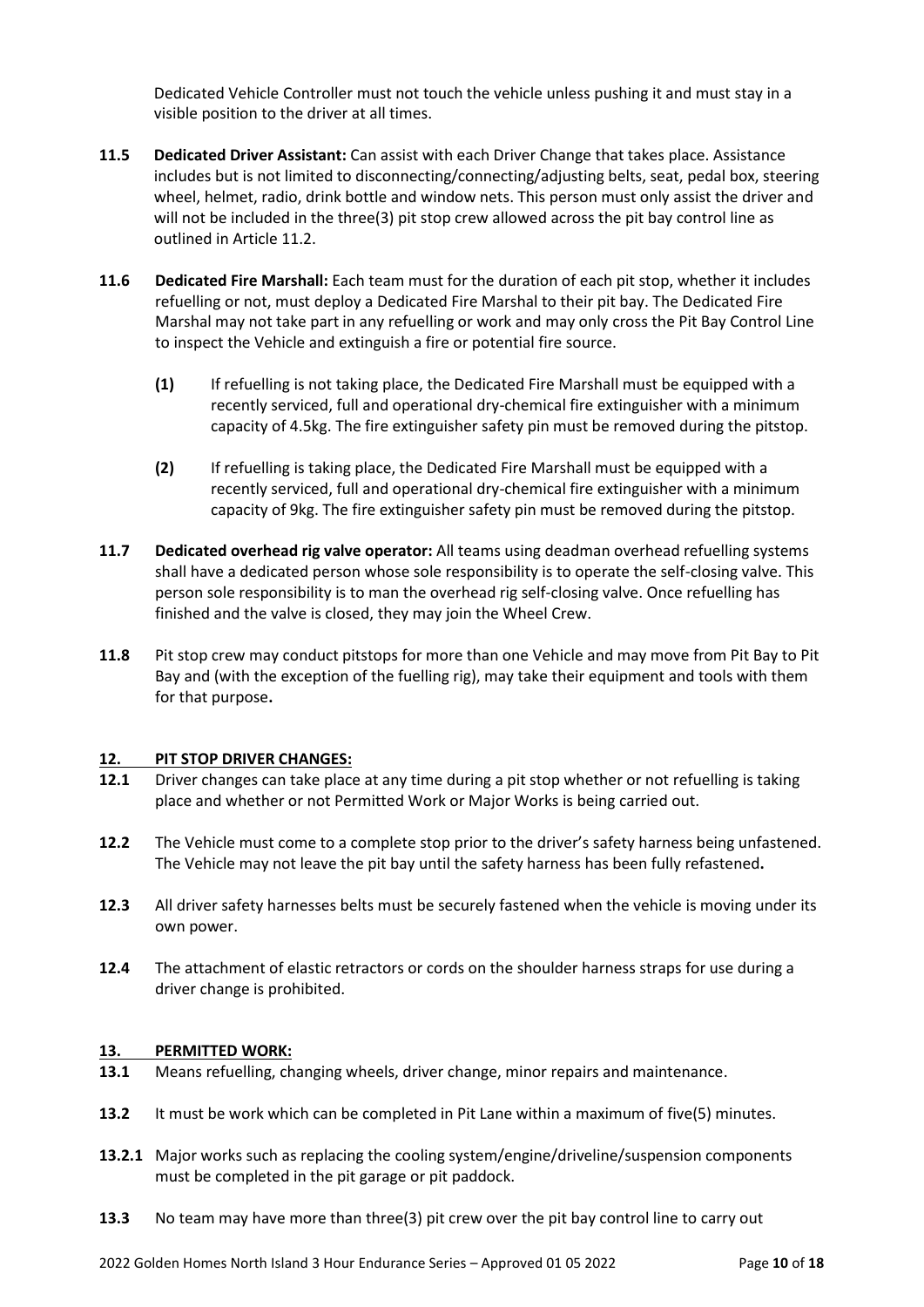Permitted Work on the vehicle at any time. This includes any pit crew extremities. This does not include the Dedicated Vehicle Controller, Dedicated Fire Marshall, Dedicated Driver Assistant, and the Deadman Valve Operator.

**13.3.1** The only exception to this rule is Vehicles with multi stud wheels, see Article 15.4(b).

# **14. REFUELLING & DEFUELLING:**

- **14.1** Only three pit crew members are permitted to cross the pit bay control line to complete the fuelling operations of the vehicle. These pit crew can be involved in the fuelling process and are known as the 'Refuelling Crew'. The Dedicated Fire Marshall, Deadman Valve Operator, Dedicated Vehicle Controller and Dedicated Driver Assistant are not included in the 'Refueling Crew'.
- **14.2** If the Vehicle has onboard jacks, a member of the Refuelling Crew may "spike" and raise the vehicle before refuelling commences.
- **14.3** If fuel is spilt during the refuelling process, then refuelling must stop immediately and not recommence until the spilt fuel is fully cleaned up. Any fuel spilt during the refuelling process must be completely cleaned up prior to the vehicle leaving the pit refuelling area
- **14.4** All members of the Refuelling Crew must return behind the pit lane control line before the wheel changing phase begins.
- **14.5** All vehicles (except those using 'dry-break' systems) must stop their engines for the duration of the refuelling process. The engine can be restarted when the refuelling phase is complete.
- **14.6** If the pit stop is to include refuelling, the refuelling phase must be completed first.

# **14.7 Refuelling:**

- **14.7.1** Once the race is underway all refuelling must only be carried out in the working lane of your dedicated Pit Bay for those vehicles competing in the race.
- **14.7.2** A grounding (earth wire) shall be appropriately grounded at one end and attached to the vehicle (preferably the exhaust pipe) during the refuelling process. It shall be the 'Refuelling Crews' responsibility to attach and remove this grounding wire. The grounding wire can be removed by the Refuelling Crew or the Wheel Crew and shall be returned behind the pit bay control line before the Vehicle is released.
- **14.7.3** An additional fully serviced operable dry chemical fire extinguisher of minimum capacity of 9kg shall be placed in a clear space near to the fuel container and all Pit Stop Personnel shall be familiar as to the operation of the extinguishers.
- **14.8** All fuel being placed into the vehicle must be done so at ambient temperature. Any device or substance which changes the temperature of the fuel from the ambient air temperature is prohibited.
- **14.9 Refuelling equipment:** The following type of equipment is authorised:
	- Hand-held fuel containers, or
	- Dry-break hand-held fuel containers, or
	- Sealed drums of 209 litre maximum capacity with hand-operated pump, or
	- Overhead (gravity fed) refuelling system with dry break connectors.
- **14.9.1** Overhead systems shall be earthed and the maximum height of the refuelling rig shall be no more than two(2) meters above the ground. Please refer to Code of Practice for MotorSport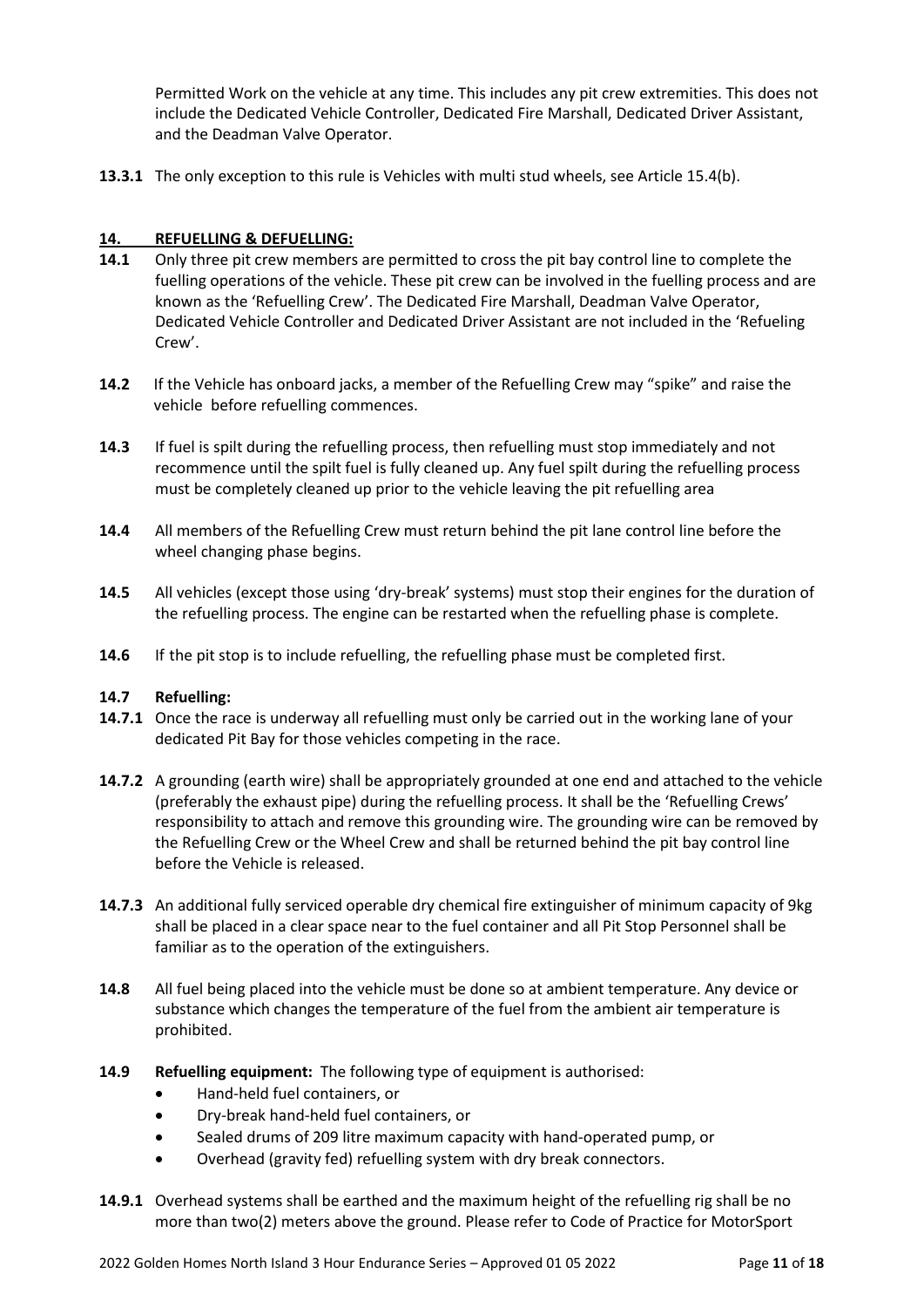Fuel Handling – Appendix C – Part 2 – REFU002 (b).

- **14.9.2** All overhead systems must have an automatic self-closing valve (dead-mans handle) and one team pit crew member must be assigned as the sole operator of this valve during the refuelling process (Refer Article 11.7).
- **14.9.3** The fuel delivery hose may only be moved into pit lane from the pit garage a maximum of three(3) minutes prior to any pit stop. While in pit lane, the fuel delivery hose must at all times be attended by the Refuelling Crew.
- **14.10** The Organisers reserve the right to inspect and approve all refuelling and safety equipment prior to it being used.
- **14.11 Defueling:** All defueling of vehicles must be done in accordance with the MotorSport New Zealand – Code of Practice for Motorsport Fuel.

# **15 WHEEL CHANGING**

- **15.1** Three(3) pit crew members only are permitted to cross the pit bay control line to complete the wheel changing phase and other permitted work. These three(3) personnel are known as the 'Wheel Crew'. Those in the Wheel Crew may be the same personnel who formed the 'Refuelling Crew' and may include the Deadman Valve Operator whose duties are complete at the end of the refuelling phase.
- **15.2** The wheel changing phase can only begin once the refuelling phase has completed and all refuelling crew are behind the pit bay control line.
- **15.3** If the Vehicle has on-board jacks it may be lifted for the refuelling phase and stay in the air for the wheel changing phase.
- **15.3.1** If external jacks are to be used, it is permitted to use a maximum of (two)2 external jacks in the wheel phase of the pit stop, but two(2) wheels of the vehicle must stay in contact with the ground at all times.
- **15.4** If not refuelling before the wheel changing phase, no crew member and no item of equipment, tools, or replacement wheels may cross or be taken across the pit bay control line until the Vehicle has come to a complete stop for its pit stop. Wheels must be carried across the line not rolled.
	- **(a)** Vehicles with centre lock wheels only one wheel nut gun is permitted to be used and taken over the pit bay control line at any one time. Additional spare wheel guns may be placed behind the pit bay control line.
	- **(b)** Vehicles with multiple wheel nuts per wheel an additional person is allowed across the Pit Bay Control Line, to assist with changing and carrying wheels only (maximum of four(4) wheel crew members) This additional person may not do any other work, and after wheel changing is completed must return behind the pit bay control line. Two(2) wheel-nut guns are permitted to be used and taken over the pit bay control line at any one time. Additional spare wheel guns may be placed behind the Pit Bay Control Line.
- **15.5** At all times during the wheel changing phase, all wheels that are being changed must be under full control of the Wheel Crew. Any wheel which rolls out of or down the "Working Lane" may result in a penalty.
- **15.6** From the time the vehicle leaves the ground until the vehicle has returned to the ground, the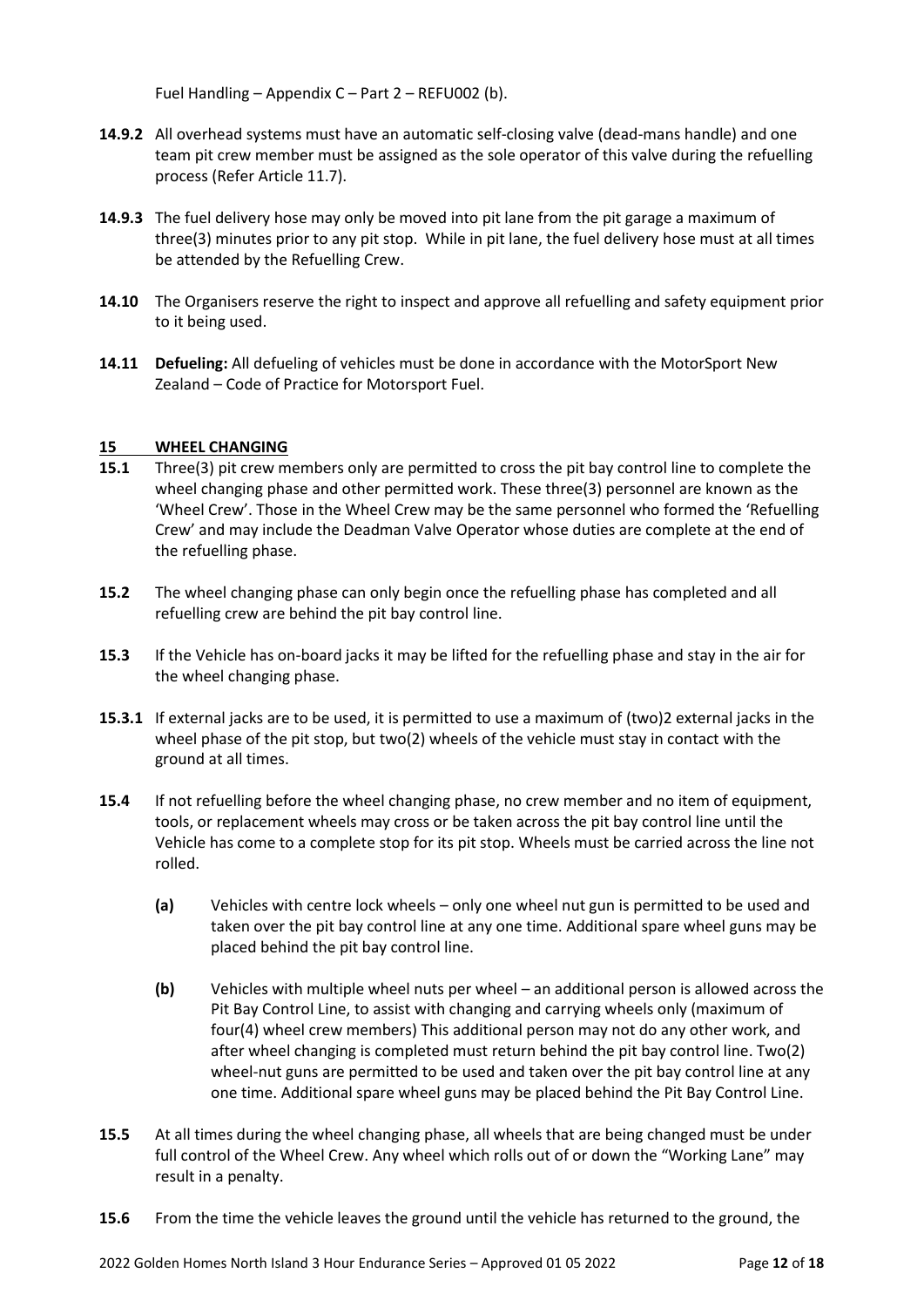driving wheels must remain stationary at all times.

**15.7** During the wheel changing phase any other Permitted Work may be carried out.

#### **16 FUEL TANKS:**

- **16.1** Vehicle fuel tanks shall be in compliance with Appendix Two, Schedule A Article 4.12.
- **16.2 Vehicle Fuel Capacity:** shall not exceed 120 litres (no allowance for temperature will be applied); this is the maximum fuel storage capacity of the vehicle and includes all fuel system components. This includes but is not limited to all fuel tanks; ancillary, reserve, swirl or surge tanks; fuel lines, fillers and filters etc. This capacity may be checked prior to and/or after the competition as per Article 16.2.2.
- **16.2.1** It is the competitor's responsibility to ensure:
	- **(1)** their vehicle does not exceed the maximum authorised vehicle fuel storage capacity as defined in Article 16.2, and
	- **(2)** their vehicle is fitted with a dry-break fuel connector or fuel line connection fitted within 500mm of the engine's fuel rail / carburettor that will allow draining of the fuel system for checking purposes, and
	- **(3)** an appropriate length of hose is provided to allow the test equipment to be placed on level ground beside the vehicle and it shall have the correct type of connector for use by the appointed Scrutineer, and
	- **(4)** Their vehicle has a fuel pump out override switch if required, to permit operation of the fuel pressure pumps and all lift pumps with the engine not running.

#### **16.2.2 Checking Procedure for Vehicle Fuel Storage Capacity:**

- **(1)** the vehicle shall be positioned on a flat level surface.
- **(2)** The vehicle shall be fuelled to maximum capacity (being the point that the fuel system breather begins to display venting adjacent to the tank) using the vehicles normal refuelling method.
- **(3)** Then the maximum fuel storage capacity of the vehicle shall be determined by the quantity of fuel that can be pumped from the vehicle (at the fitting specified in Article 16.2.1(2) above) by the normal operation of the vehicle's fuel supply system.
- **(4)** Measurement will be made by the use of a MotorSport New Zealand approved device.
- **(5)** Measurement may be made either before the race or following the race and the fuel tank may be sealed.
- **(6)** Provision must be made on any safety fuel cell access plate for the application of seals as detailed in Article 16.4.

#### **16.2.3 Alternative Checking Procedure:**

- **(1)** The Vehicle shall be positioned on a flat level surface.
- **(2)** The fuel remaining in the Vehicle will be pumped out into suitable containers using the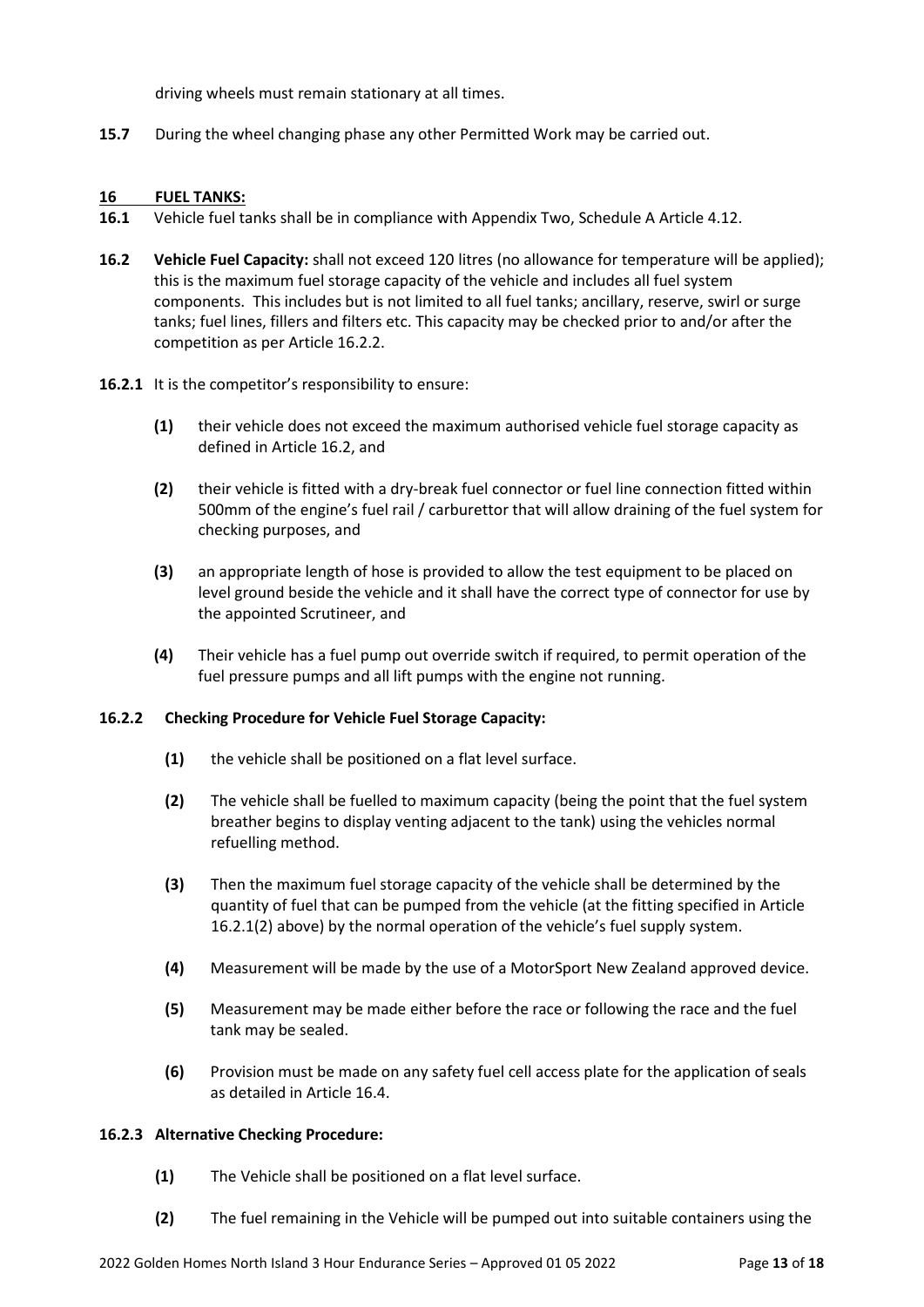car's normal fuel supply system until empty.

- **(3)** The Vehicle will then be refuelled using the approved MotorSport NZ device until the fuel system breather begins to display venting.
- **(4)** When testing using this method it is required to use the fuel pump out override switch to run the pumps to refill the fuel pot and lines etc.
- **(5)** The Vehicle shall not accept more than 120 Litres of fuel
- **16.3** The amount of fuel stored in or immediately adjacent to each team pit area (in pit lane) must not exceed 209 litres.

# **16.4 Sealing of fuel tanks:**

- **16.4.1** Fuel tanks may have Type 'C' seals applied to any tank access panels. All tank access panels, excluding the fuel filler cap, shall have two diametrically opposed bolts heads pre-drilled with 2.0mm holes for the purpose of applying seals.
- **16.4.2** Fuel tank capacity checks may be carried out at any time during the event. A competitor may choose to have a fuel tank capacity check carried out prior to any round and have the tank sealed. The Series Scrutineer may choose to carry out a fuel tank capacity check on any Vehicle at the completion of any round or by arrangement before any round.
- **16.4.3** Regardless of the results of the fuel capacity check carried out under Article 16.2.2 the Series Scrutineer may require the fuel tank of any competing Vehicle to be sealed, and removed from the Vehicle post meeting for further checking of fuel capacity. This checking may include, and is not limited to, dismantling and measuring of the sealed fuel tank and system.

# **17. PARC FERME:**

**17.1** Unless otherwise instructed, at the conclusion of all races, Drivers will be required to drive their competing Vehicle directly, without any team personnel intervention, to the designated Parc Fermé area, which will be on the starting grid of the circuit, or an alternative location which will be notified on the Official Notice Board of the Meeting.

**Note:** *Drivers should ensure that they and all their team personnel are familiar with the Parc Fermé regulations as detailed in the National Sporting Code Article 60.*

- **17.2** The only people allowed into the Parc Fermé area are the driver(s) of the cars and one(1) team member per car who may only assist the driver, take tyre pressures and open the car for ventilation.
- **17.3** The Series Scrutineer may, at their sole discretion, authorise entry of additional team personnel for the purposes of Vehicle eligibility inspections.

#### **18. PENALTIES, PROTESTS AND APPEALS:**

- **18.1** Penalties shall be applied in accordance with the prescribed articles of NSC Part VIII Penalties.
- **18.2** The Series Coordinator shall have the authority as set out in NSC Part VII Article 80.
- **18.3** Any protest or appeal should be lodged in accordance with the NSC and the Competitor shall advise the Series Coordinator and the Competitor Relations Officer.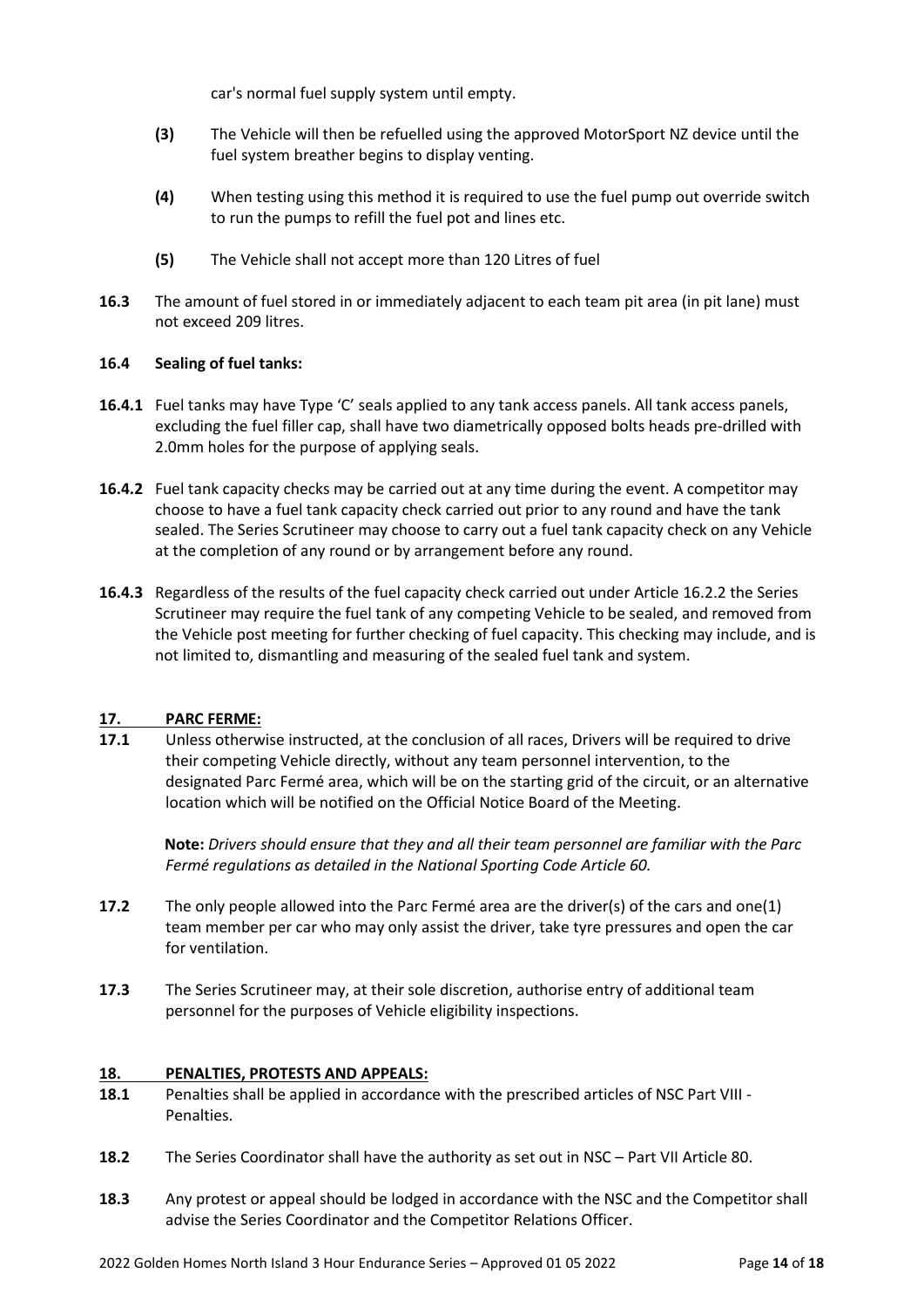- **18.4** Competitors/ Entrants have the right to lodge a Protest/s in accordance with NSC Part IX Protests.
- **18.5** Competitors/ Entrants have the right to lodge an Appeal in accordance with NSC Part XI Appeals.

# **18.6 PENALTY SCHEDULE**

|        | <b>OFFENCE</b>                                                                         | <b>STANDARD PENALTY</b>                                                                                      |
|--------|----------------------------------------------------------------------------------------|--------------------------------------------------------------------------------------------------------------|
| 18.6.1 | Driver pushing vehicle in pit lane.                                                    | <b>Practice and Qualifying</b><br>Start from Pit Exit for the Race.<br>Race<br>Up to 60 seconds time penalty |
| 18.6.2 | Breach of Driver Change Regulations as set out in<br>these Series Articles.            | <b>Practice and Qualifying</b><br>Start from Pit Exit for the Race.<br>Race<br>Up to 60 seconds time penalty |
| 18.6.3 | Failure to Pit in front of allocated pit bay (in<br>accordance with Article 9.3)       | <b>Practice and Qualifying</b><br>Start from Pit Exit for the Race.<br>Race<br>Up to 60 seconds time penalty |
| 18.6.4 | Using reverse gear in pit lane, in any session or race.                                | <b>Practice and Qualifying</b><br>Start from Pit Exit for the Race.<br>Race<br>Up to 60 seconds time penalty |
| 18.6.5 | More than the allowable number of pit crew<br>members across the pit bay control line. | <b>Practice and Qualifying</b><br>Start from Pit Exit for the Race.<br>Race<br>Up to 60 seconds time penalty |
| 18.6.6 | Breach of pit bay control line regulations.                                            | <b>Practice and Qualifying</b><br>Start from Pit Exit for the Race.<br>Race<br>Up to 60 seconds time penalty |
| 18.6.7 | Failure by the pit crew to wear the required safety<br>apparel.                        | <b>Practice and Qualifying</b><br>Start from Pit Exit for the Race.<br>Race<br>Up to 60 seconds time penalty |
| 18.6.8 | Starting permitted work prior to the Vehicle coming<br>to a complete stop.             | <b>Practice and Qualifying</b><br>Start from Pit Exit for the Race.<br>Race<br>Up to 60 seconds time penalty |
| 18.6.9 | Exceeding the maximum allowable fuel capacity.                                         | Exclusion from the race.                                                                                     |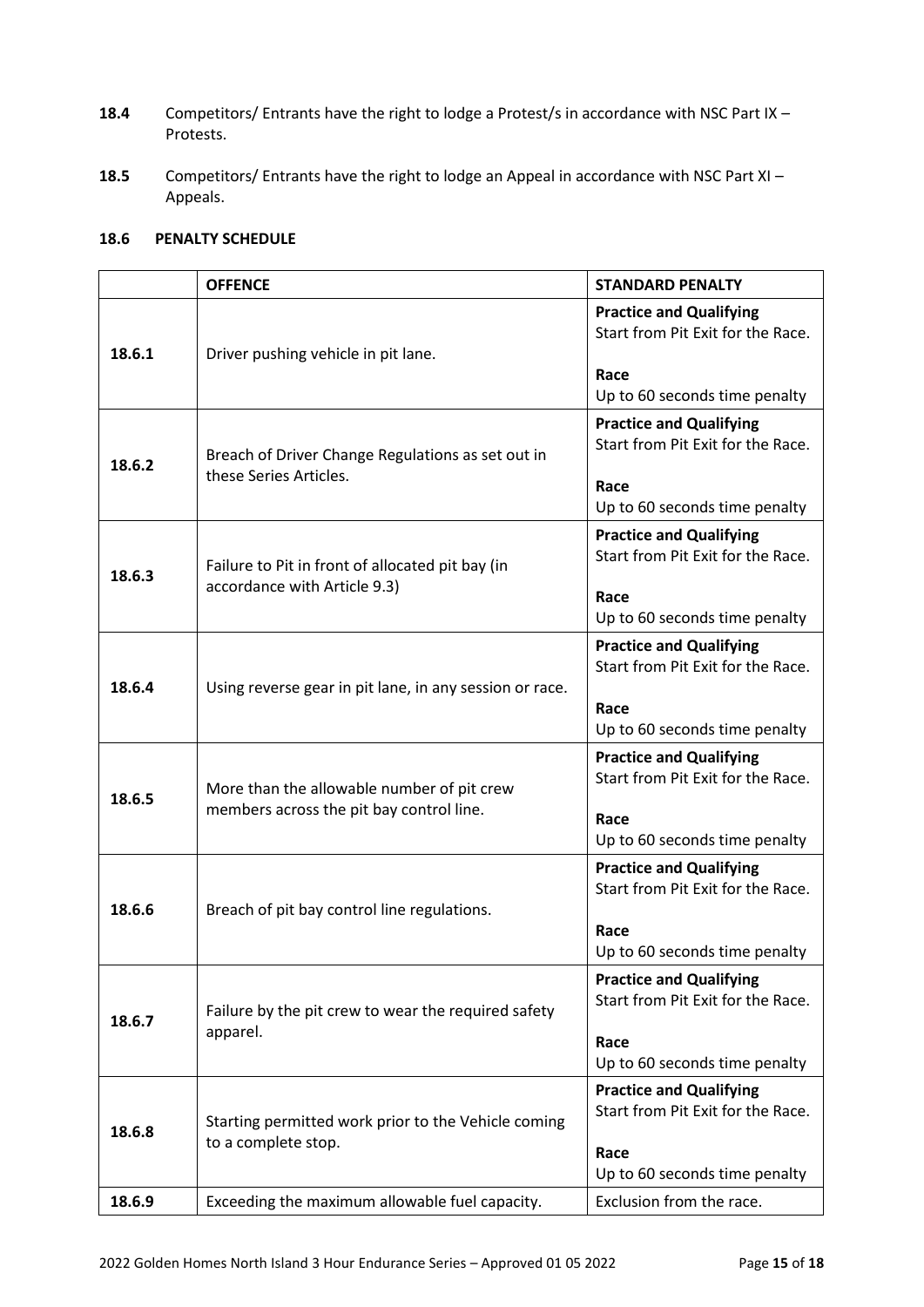| 18.6.10 | Competitors who fail to comply with correct decal<br>and official competition number set placement.<br>Such referrals shall result in; | the loss of Series points (to a<br>maximum of 115 points),<br>or<br>- the loss of qualifying times,<br>or<br>- exclusion from race results. |
|---------|----------------------------------------------------------------------------------------------------------------------------------------|---------------------------------------------------------------------------------------------------------------------------------------------|
| 18.6.11 | Driving wheels not remaining stationary during the<br>Wheel Changing phase in accordance with Article<br>15.6.                         | <b>Practice and Qualifying</b><br>Start from Pit Exit for the<br>Race.<br>Race<br>Up to 60 seconds time<br>penalty                          |

# **19. POINTS:**

- **19.1** Points will be recorded and published by the Series Coordinator and will be allocated to Drivers based on their overall finishing positions in each Race, at each Round of the Series.
- **19.2** Points will be allocated as follows:

| <b>Position</b> | <b>Points</b> | <b>Position</b> | <b>Points</b> | <b>Position</b>                                    | <b>Points</b> |
|-----------------|---------------|-----------------|---------------|----------------------------------------------------|---------------|
| 1st             | 75            | 9th             | 47            | 17th                                               | 30            |
| 2nd             | 70            | 10th            | 44            | 18th                                               | 28            |
| 3rd             | 66            | 11th            | 42            | 19th                                               | 26            |
| 4th             | 62            | 12th            | 40            | 20th                                               | 25            |
| 5th             | 59            | 13th            | 38            |                                                    |               |
| 6th             | 56            | 14th            | 36            | Points reduced by 1 point<br>per place thereafter. |               |
| 7th             | 53            | 15th            | 34            |                                                    |               |
| 8th             | 50            | 16th            | 32            |                                                    |               |

- **19.3 Bonus Points:** will also be issued on the following basis:
	- **(1)** For every Vehicle that qualifies for the Race, but does not start, that competing Vehicle's Driver(s) will receive 10 points.
	- **(2)** For every Vehicle that starts the Race, that competing Vehicle's Driver(s) will receive an additional 20 points.
- **19.4** At the conclusion of the season, point scores from a Team's worst points scoring round from either Round 1, 2 or 3, will be excluded from the final points total.
- **19.5** If a Driver changes their Vehicle during the Season, points shall carry over providing they stay within the same Class.

# **20. AWARDS:**

- **20.1** Unless the provisions of Article 3.2.4(c) apply, there will be a total six (6) awards which will be awarded in accordance with Article 19.1; namely:
	- **(a) Overall Champion – 2022 North Island 3 Hour Endurance Series** which will be awarded to the Driver(s) who have gained the highest aggregate of points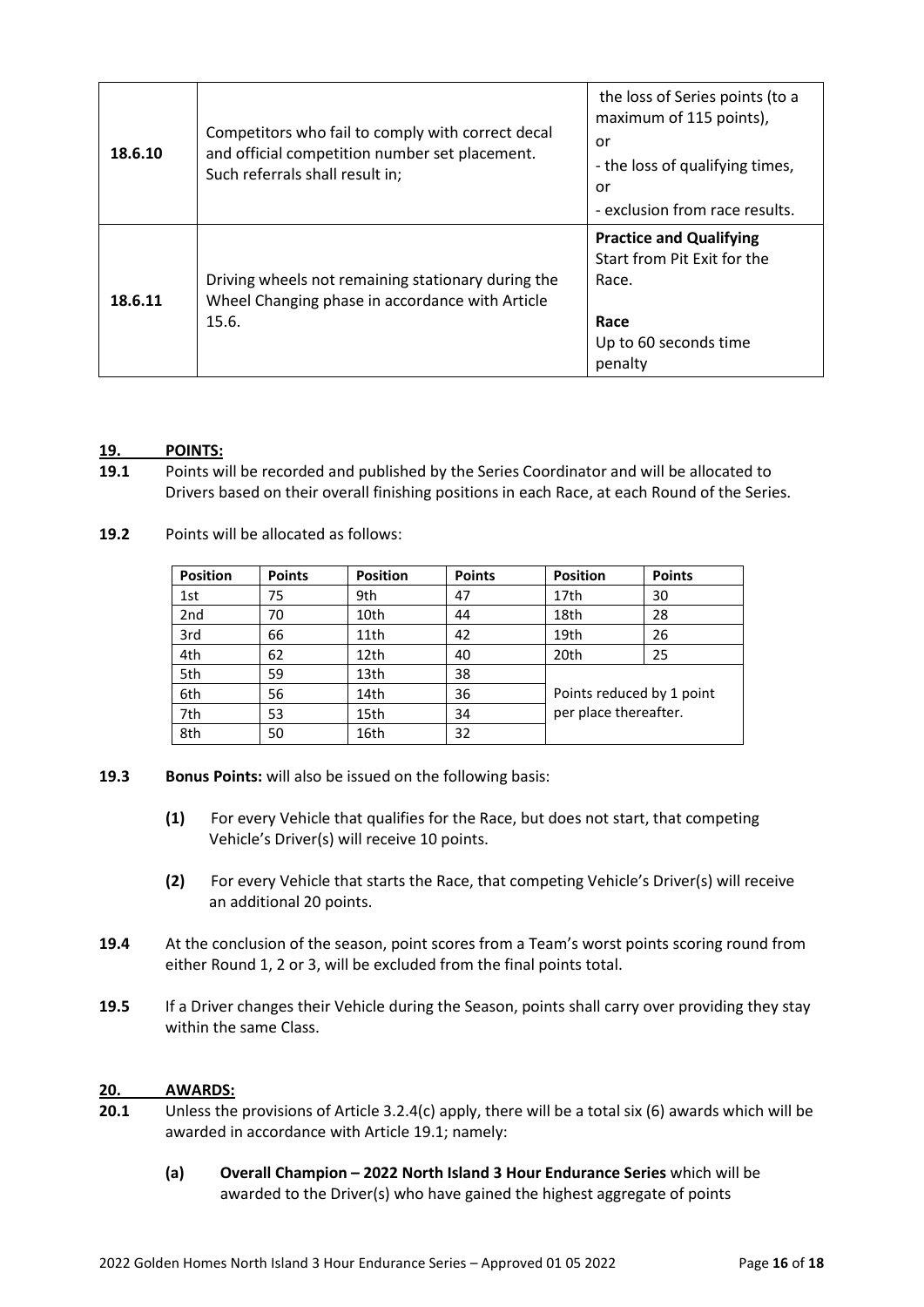- **(b) Class 1 Champion – 2022 North Island 3 Hour Endurance Series** which will be awarded to the Driver(s) who have gained the highest aggregate of points in Class 1
- **(c) Class 2 Champion – 2022 North Island 3 Hour Endurance Series** which will be awarded to the Driver(s) who have gained the highest aggregate of points in Class 2
- **(d) Class 3 Champion - 2022 North Island 3 Hour Endurance Series** which will be awarded to the Driver(s) who have gained the highest aggregate of points in Class 3
- **(e) Class 4 Champion - 2022 North Island 3 Hour Endurance Series** which will be awarded to the Driver(s) who have gained the highest aggregate of points in Class 4
- **(f) Class 5 Champion – 2022 North Island 3 Hour Endurance Series** which will be awarded to the Driver(s) who have gained the highest aggregate of points in Class 5
- **20.2** The Series winners shall receive any trophies/prizes and/or other rewards that accompany the award titles, subject to Article 20.1.
- **20.3** Any champion not attending the Series prize-giving, may forfeit any title(s) and prize(s) awarded at the sole discretion of the Series Co-ordinator and/or Secretary.
- **20.4 Ties**: In the event that two (2) or more Competitors have an equal number of points at the conclusion of the Series (i.e. a tie), the Competitor achieving the higher position shall be determined using the following method:
	- **(1)** The greater number of first placings obtained and progressing down the finishing positions in all rounds counting for the Series. If an equal result is still obtained, then;
	- **(2)** The greater number of pole position qualifying positions obtained and progressing down the qualifying positions in all the qualifying sessions for all rounds counting for the Series. If an equal result is still obtained, then;
	- **(3)** The number of the single fastest lap achieved in each race and progressing down the fastest laps in each race in all rounds counting for the series. If an equal result is still obtained, then;
	- **(4)** The Club, at their sole discretion, shall determine the winner, or may declare those still tied to be equal winners.

# **21. TELEVISION AND IN-CAR CAMERAS:**

- **21.1** It is highly recommended that in-car cameras are installed to assist with any inquiries. All incar camera installations shall be subject to inspection and approval by the Series Scrutineer and/or Chief Scrutineer of the Meeting.
- **21.2** Competitors allocated series in-car cameras agree to comply with all reasonable requests made by the Series Producer as to mounting and testing and will treat their cameras with all reasonable care.
- **21.3** Any in-car cameras that are fitted and approved by the Series Scrutineer must make their footage available to the Race Director/Clerk of the Course if so requested.

# **22. DECALS:**

**22.1** The Club reserves the right to provide sponsors windscreen and/or door banners and/or